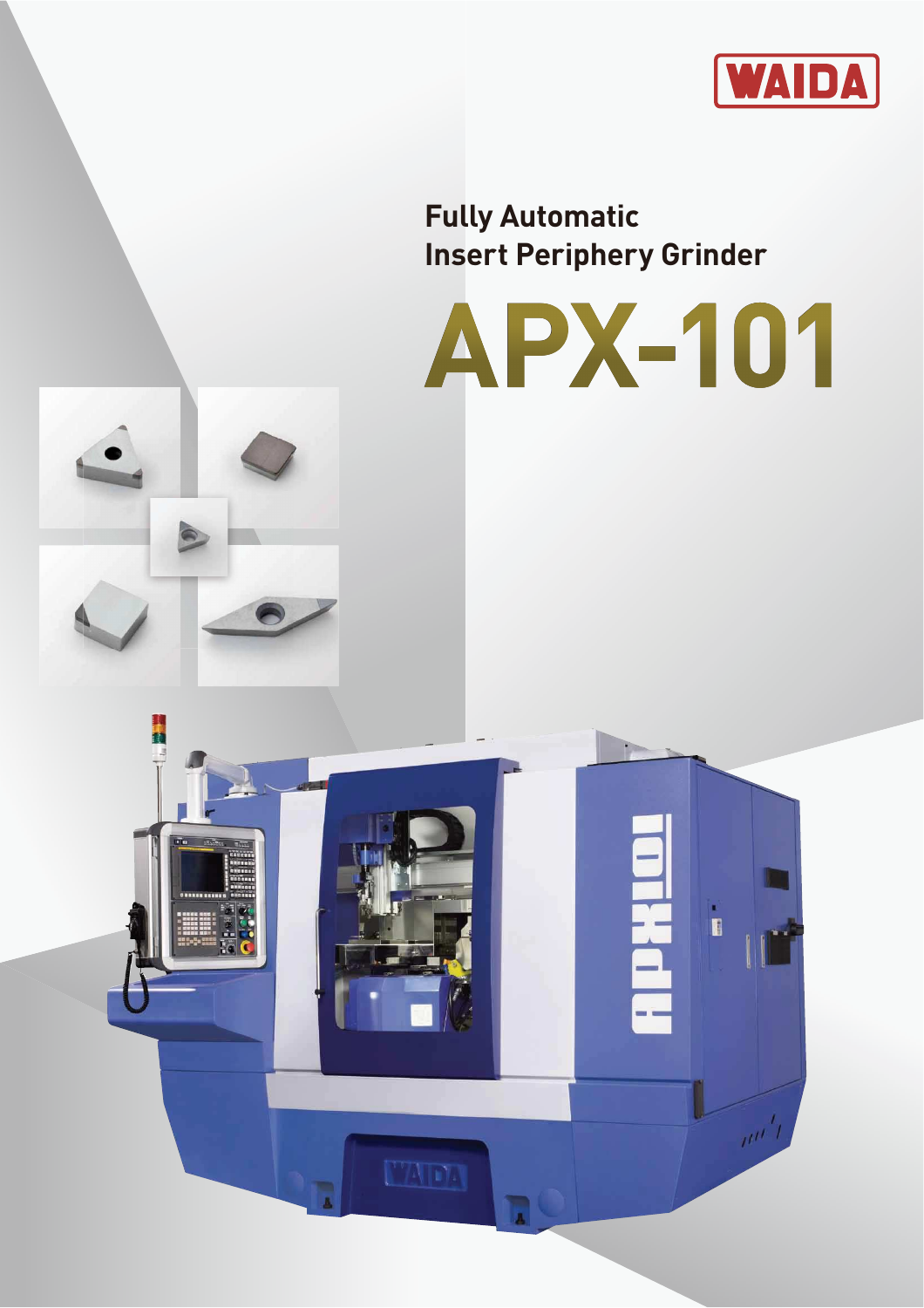# Global standard machine with various options for

### MAIN FEATURES

### **Product measurement**



**Work head for high clamping pressure Option** 



- **Peripheral and one side K-land (option) grinding for standard throw away insert.** 1
- **Work head is selectable from "Standard work head", "Work head for high clamping pressure", and "Work head for one side K-land grinding"as option.** 2
- **Interactive software, APX ToolLab, is standard specification.** 3
- **Adopted 3 axis rectangular coordinate loader for loading & unloading, 3 standard type pallet (vertical type) can be equipped.** 4
- **Main body and the loader unit are fully covered. Partition and shutter are installed to prevent the intrusion of liquid mist to the drive unit.** 5
- **Automatic oil mist lubrication system for feeding unit on X axis (In-feed) and Y axis (Oscillation).** 6

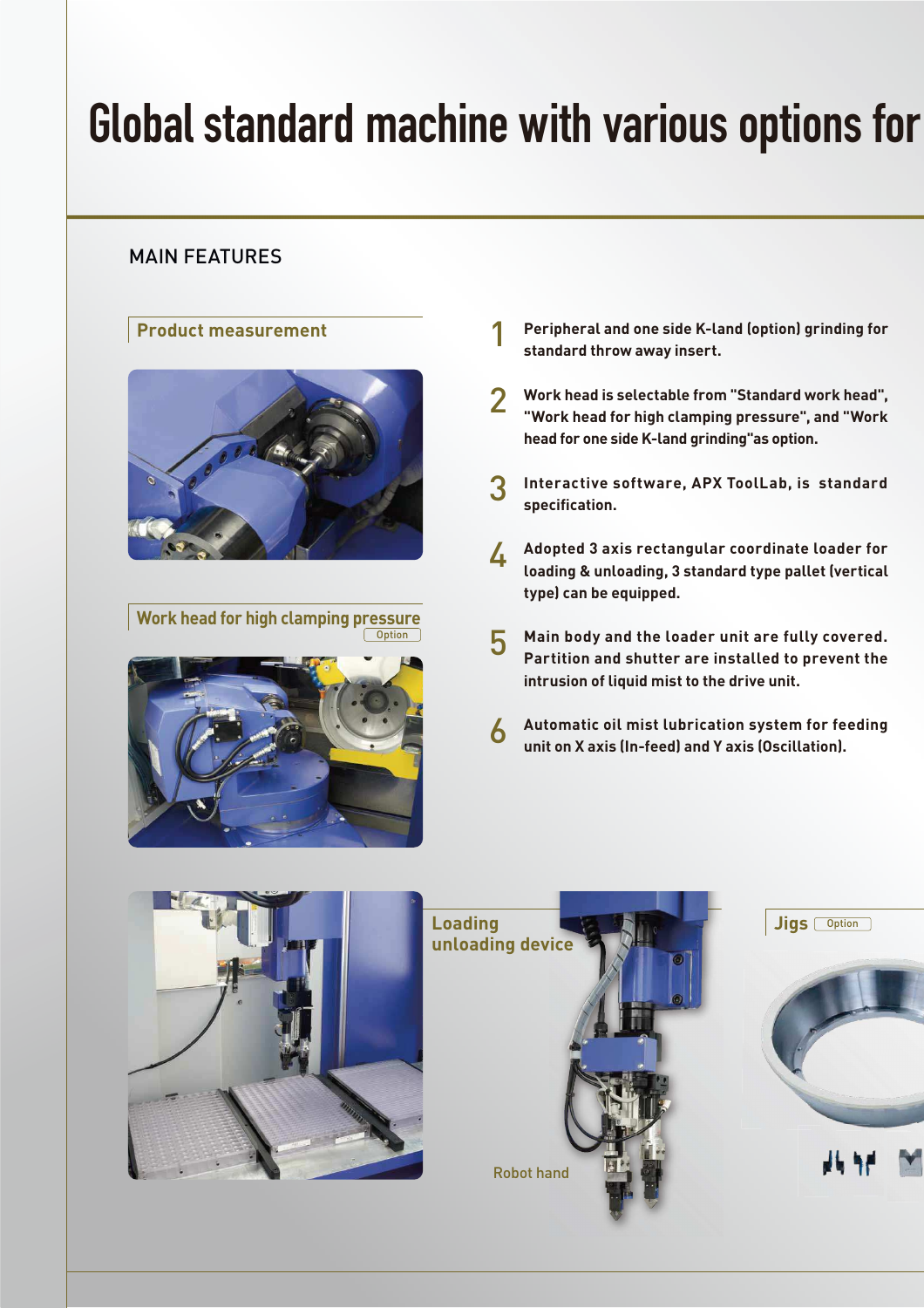# your requirements

**Fully Automatic Insert Periphery Grinder**





**Dressing device In-process cleaning device Depending device Operation panel**<br>
special software